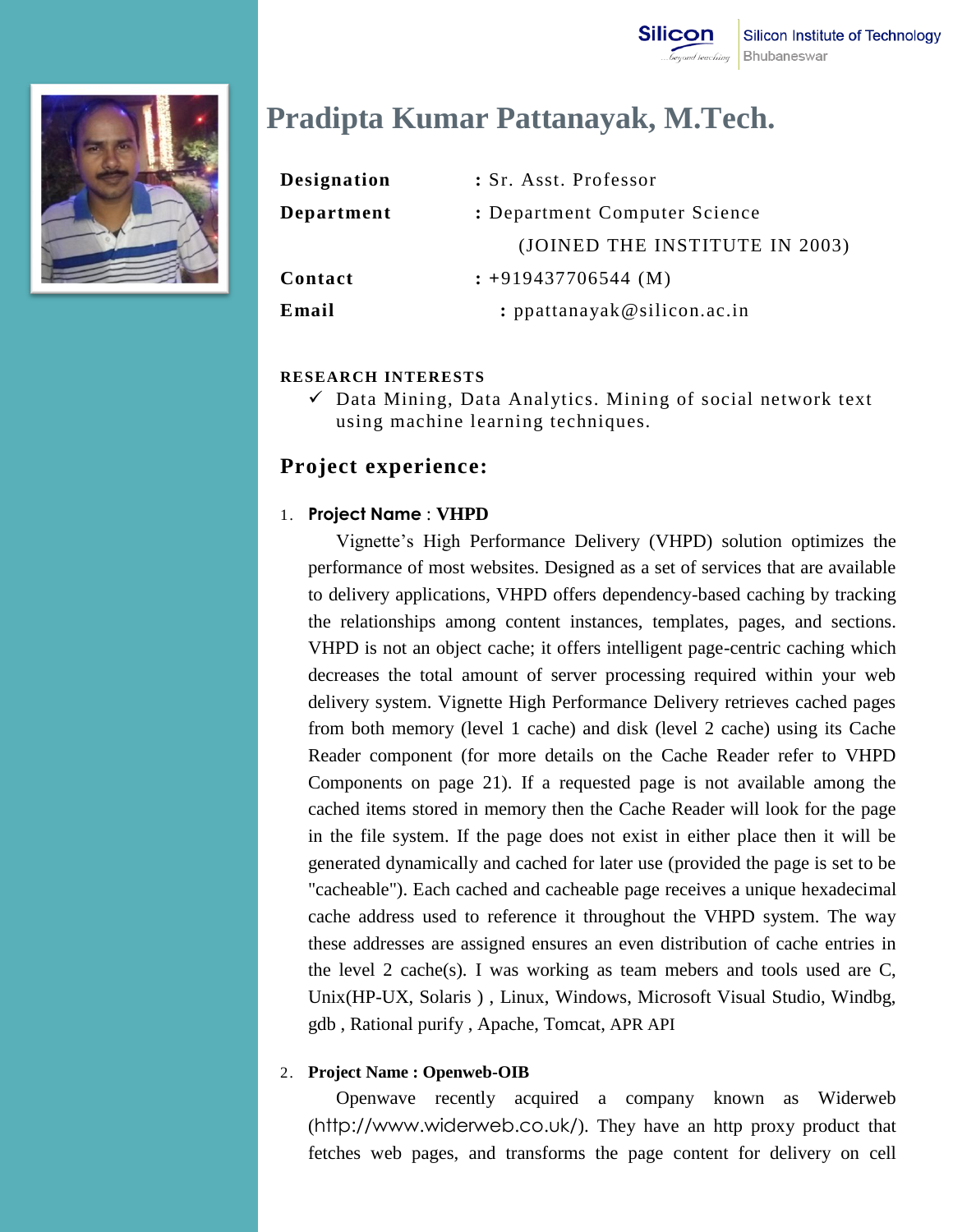phones (getting rid of frames, javascript, or resizing images, etc.) The product code is written in C++. The original product worked on Linux (RHEL 4 update 4), and we have ported it to Solaris 10 on different architecture i.e. SPARC and X86. We are using the third party libraries like ImageMagick-6.3.4, Boost\_1.34.0, and JavaScript 1.6.13. We had build the http server with those TP libraries and doing smoke test and checking there performance like TPS and memory uses.

#### 3. **Project Name : NISE-SDI**

The Network Inventory & Service Environment (NISE) platform offers AT&T Local Network Service an inventory management system that supports the provisioning, network capacity and planning. The NIS-ESDI-Core system is used to design global architecture that accelerates database of records of network inventory, clean and migrate to single solution attains concept of one for network inventory management for core and local, eliminates network database discords that cause service order processing defects, rework and stranded assets, reduces running the business costs for legacy and surrounding applications, and provides design and implementation workflow automation to eliminate numerous service-specific surrounding legacy systems. This platform is a group of tightly integrated applications to replace and enhance the inventory and functionality found in the circuit order layout record and access line inventory systems. The Service Design and Inventory system is an exceptionally adaptable object oriented software asset that has achieved the integration of a wide range of functionality and a high degree of software reuse across diverse customer applications. I was working there as a team member. Used technolgy as C++, Pro\*C, HP-UX, Oracle 9i and the project location was IBM Bangalore.

## **Academic Qualifications**

- Ph. D. Continuing, BPUTE India
- M. Tech. (Computer Science) Utkal University, India

## **Teaching Experience**

- 1. Worked as Lecturer in Silicon Institute of Technology, Bhubaneswar since December 2008
- 2. Worked as Lecturer in Computer Science in GIET, Gunupur from August 2003 to August 2004.
- 3. Work as lecturer in SITE Bolangir from August 2000 to July 2001

# **Industrial Experience**